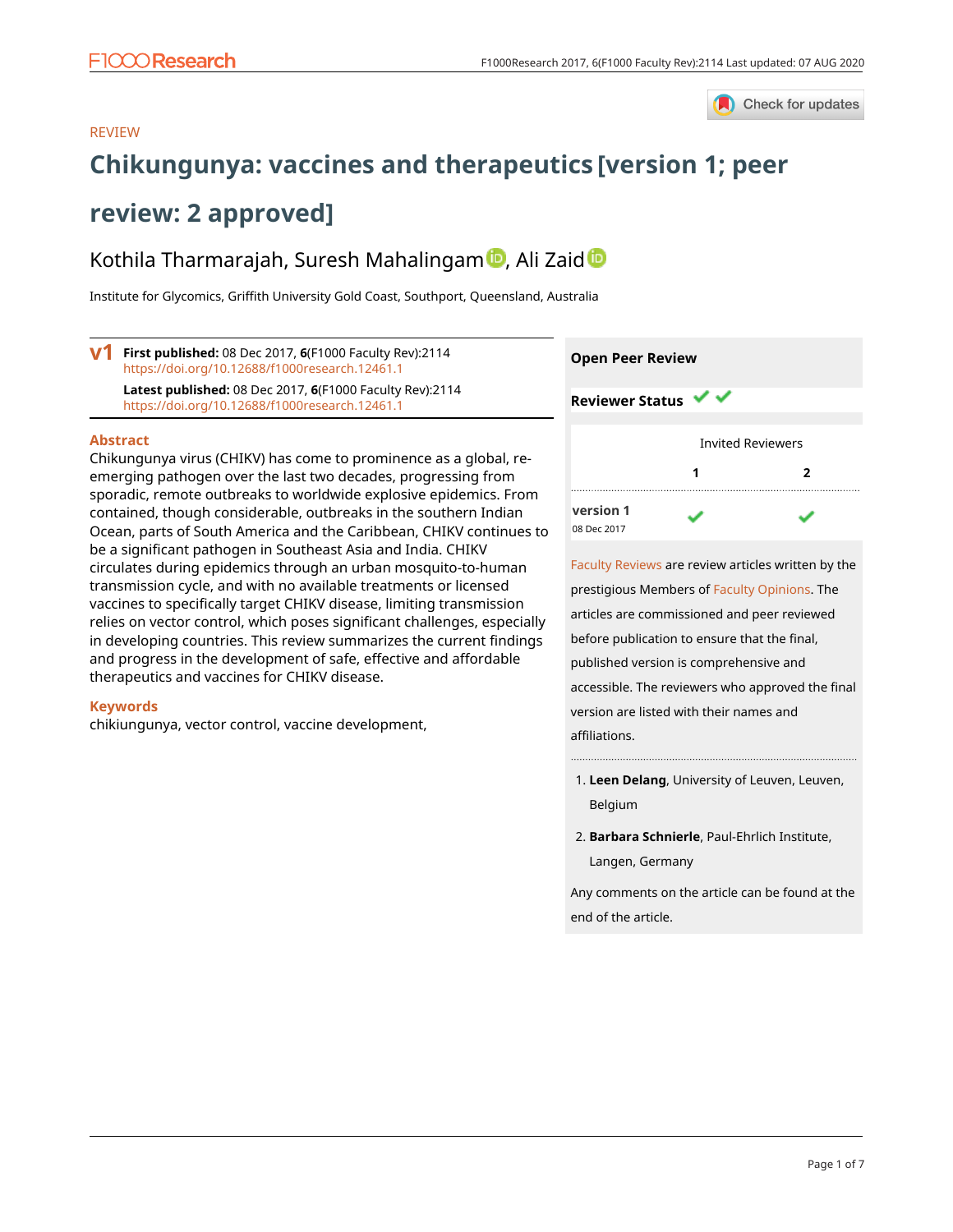**Corresponding author:** Suresh Mahalingam ([s.mahalingam@griffith.edu.au](mailto:s.mahalingam@griffith.edu.au))

**Author roles: Tharmarajah K**: Writing – Original Draft Preparation, Writing – Review & Editing; **Mahalingam S**: Supervision, Writing – Review & Editing; **Zaid A**: Writing – Original Draft Preparation, Writing – Review & Editing

**Competing interests:** No competing interests were disclosed.

**Grant information:** We thank the Australian National Health and Medical Research Council Grant to SM for their funding support (APP1047252). Suresh Mahalingam is the recipient of the NHMRC Senior Research Fellowship (ID:1059167).

**Copyright:** © 2017 Tharmarajah K *et al*. This is an open access article distributed under the terms of the [Creative Commons Attribution](http://creativecommons.org/licenses/by/4.0/)  [License](http://creativecommons.org/licenses/by/4.0/), which permits unrestricted use, distribution, and reproduction in any medium, provided the original work is properly cited.

**How to cite this article:** Tharmarajah K, Mahalingam S and Zaid A. **Chikungunya: vaccines and therapeutics [version 1; peer review: 2 approved]** F1000Research 2017, **6**(F1000 Faculty Rev):2114<https://doi.org/10.12688/f1000research.12461.1>

**First published:** 08 Dec 2017, **6**(F1000 Faculty Rev):2114<https://doi.org/10.12688/f1000research.12461.1>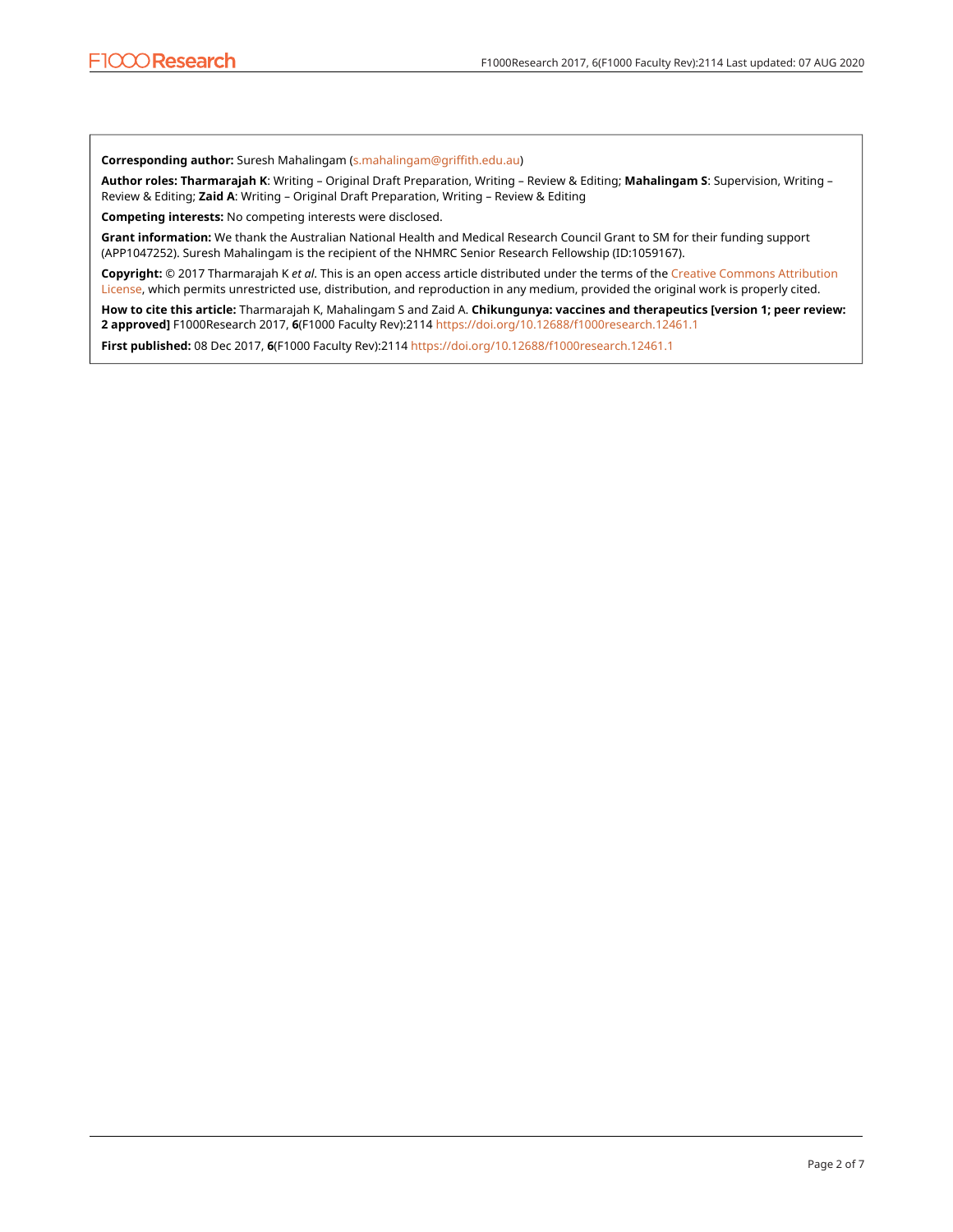#### **Background**

Chikungunya virus (CHIKV) is an arthritogenic alphavirus of the *Togaviridae* family transmitted to humans by female *Aedes* mosquito vectors. Chikungunya viral disease (CHIKVD) affects all age groups, and symptoms present as fever, rash and severe, debilitating polyarthralgia that often progresses to a chronic stage<sup>1,2</sup>. A significant manifestation is the loss of function of tarsal joints (hands, fingers and elbows), rendering simple activities extremely painful. In rare cases, CHIKVD can be fatal, particularly in the elderly, neonates and individuals with pre-existing conditions such as diabetes and cardiovascular disorders<sup>3-5</sup>.

Unlike other alphaviruses, CHIKV sustains urban transmission between humans and mosquitoes causing large, sporadic epidemics such as those seen during the 2004–2006 outbreaks in Lamu Island<sup>6</sup>, La Reunion<sup>7</sup> and Southern India<sup>8</sup>. From localised outbreaks in Southern and Southeast Asia, the epidemic has disseminated—potentially enhanced by international travel and caused small outbreaks in Europe<sup>9,10</sup> and North America<sup>11,12</sup> while severely affecting territories in South and Central America and the Caribbean<sup>13,14</sup>, and more than a million cases are reported annually. With elevating global temperatures facilitating the spread of *Aedes* mosquito, the strong potential for other mosquito species to carry CHIKV, poor vector controls and a lack of licensed vaccines or therapeutics, the risk for future epidemics stretching beyond the geographical confines of tropical, developing areas is increasing significantly. In this article, we explore recent findings and progress in the development of therapeutics and vaccines against CHIKV.

#### **Current treatments**

Current therapies for CHIKV-infected patients with arthritis/ arthralgia mainly involve management of pain and inflammation using non-steroid anti-inflammatory drugs (NSAIDs), along with fluid intake to prevent dehydration. NSAIDs remain the primary approach for disease management as the use of aspirin may pose a risk of bleeding and potentially developing Reye's syndrome, and the administration of corticosteroids is likely to cause immunosuppression and exacerbate the disease. In patients who exhibit limited response to NSAIDs or those with chronic CHIKVD, disease-modifying anti-rheumatic drugs (DMARDs) such as methotrexate, hydroxychloroquine and sulfasalazine have been reported to alleviate pain and joint swelling<sup>15,16</sup>. As there are no licensed antivirals or vaccines available for CHIKVD, there is an imperative need for the development of novel and potent drugs and vaccines.

#### **Therapeutics** Antivirals

Antivirals act by targeting specific stages in the virus replication cycle, thereby inhibiting viral entry, replication and budding. A majority of anti-CHIKV molecules reported have been identified by testing compounds with already established antiviral properties. Favipiravir (T-705), an antiviral agent approved in Japan for treatment against influenza virus, together with its de-fluorinated analogue T-1105, inhibited CHIKV replication *in vitro*<sup>17</sup>. Furthermore, CHIKV-infected AG129 mice treated orally with T-705 displayed less severe neurological disease and more than  $50\%$  reduction in mortality rate<sup>17</sup>. Another broadspectrum antiviral drug, ribavirin, traditionally used to treat respiratory syncytial virus in infants<sup>18</sup> and chronic hepatitis C virus in combination with interferon-alpha  $(IFN-\alpha)^{19}$ , exhibited inhibitory effects on *in vitro* CHIKV replication<sup>20</sup>. Though somewhat effective on its own, a potent inhibitory effect on CHIKV replication was observed when ribavirin was used in combination therapy with IFN- $\alpha^{20}$ . Similar broad-spectrum drugs that have shown *in vitro* antiviral activity against CHIKV include Arbidol<sup>21</sup>, licensed in Russia and China for the treatment of influenza virus-infected patients $22$ , and suramin, licensed for treatment against trypanosomiasis<sup>23</sup>. However, the effect of these antivirals whether it be prophylactic or therapeutic—is yet to be characterised using *in vivo* models of CHIKV infection.

In addition, harringtonine, a plant alkaloid compound, and its methylated stable analogue homoharringtonine, used in the treatment of chronic myeloid leukaemia, inhibited CHIKV replication *in vitro*<sup>24</sup>. Treatment with the compound reduced viral RNA production and the synthesis of viral non-structural protein nsP3 and structural E2 protein. Similarly, mycophenolic acid, used clinically as an immunosuppressant in organ transplantations, has been shown to impair CHIKV replication *in vitro*. A similar inhibitory effect was seen with 6-azauridine, an antimetabolite, on *in vitro* CHIKV replication<sup>25,26</sup>.

More recently, several novel small-molecule antiviral compounds that interfere with CHIKV replication *in vitro* have been identified. Compounds that selectively target nsP1 and nsP2, which possess enzymatic properties essential for viral replication, have been found to inhibit viral replication $27-29$ . Similarly, nucleoside analogue β-D-N<sup>4</sup> -hydroxycytidine (NHC), previously shown to inhibit hepatitis C virus replication, has been shown to selectively inhibit CHIKV replication *in vitro* and was found to be more potent than favipiravir and ribavirin<sup>30</sup>.

Although a number of antiviral compounds have been identified to be effective against CHIKV *in vitro* and in specific animal models, further research is needed to determine the effectiveness and safety of these molecules against CHIKV replication and CHIKV-induced disease *in vivo* before considering their use in a clinical setting.

Several of the abovementioned broad-spectrum antivirals have passed clinical trials in humans and are currently in use as therapeutics for other conditions. Should further studies confirm reliable, effective anti-CHIKV activity *in vivo*, these compounds could prove to be the most practical way forward as a shortterm, emergency intervention strategy: the market readiness and established safety profile of some of these compounds would make them promptly accessible in the event of a widespread CHIKV epidemic.

#### Antibodies

Prophylactic and therapeutic treatments using neutralizing monoclonal antibodies (mAbs) in CHIKV animal models have dominated the experimental field in the past 4 years, and several studies have shown mAbs to be highly effective in animal models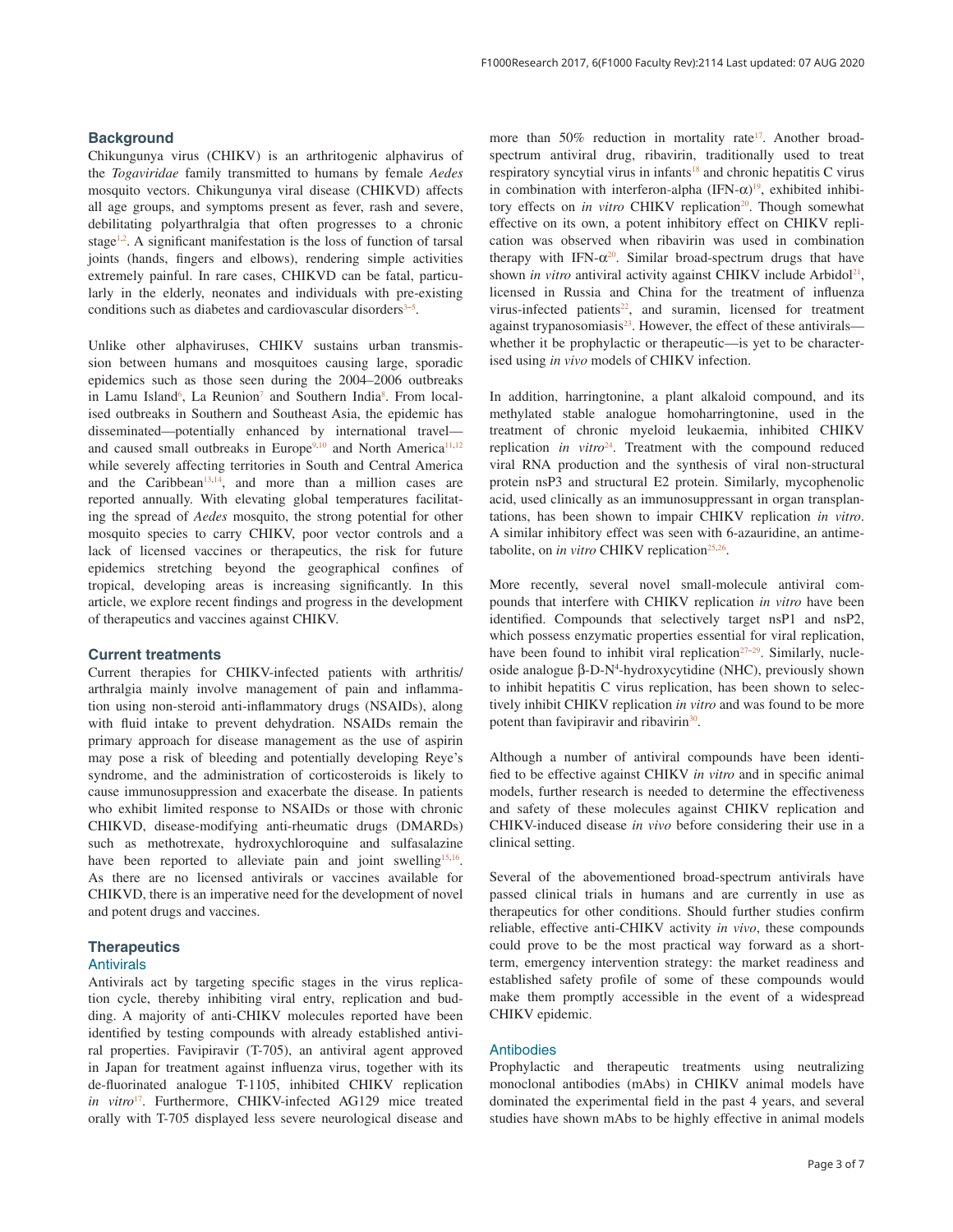of CHIKV infection. Human neutralizing mAbs directed against the E1 and E2 domains were shown to substantially reduce lethality in CHIKV-infected AG129 and RAG2−/− mice, which are highly susceptible to CHIKV infection<sup>31</sup>. In a related study, neutralizing mAbs specifically targeting the E2 domain reduced viral load and foot swelling in infected adult wild-type mice in a prophylactic setting and in a therapeutic setting when administered 8 or 18 hours post-infection to neonatal wild-type mice<sup>32</sup>. In a parallel study, wild-type adult AG129, RAG2−/− and IFNAR1−/− mice—all susceptible to CHIKV infection—treated with neutralizing antibodies before infection with CHIKV displayed similar levels of protection from lethal disease<sup>33–35</sup>. Additionally, prophylactic treatment of RAG1−/− mice—which lack B and T cells and thus exhibit persistent CHIKV infection with anti-CHIKV mAbs resulted in lower viral titers in muscle tissue and sera<sup>35</sup>.

Beyond the use of murine models of disease, treatment of infected rhesus macaques with SVIR001, an engineered mAb that mimics neutralizing anti-CHIKV human mAb 4N12, led to rapid viral clearance and reduced severity of joint inflammation in comparison with an isotype control antibody $36$ . SVIR001 is believed to modulate the inflammatory pathway by downregulating the activation of immune cells and expression of pro-inflammatory mediators while maintaining adaptive immune responses against CHIKV. Moreover, it stimulated effective clearance of the virus at the site of infection, resulting in reduced viral load. In a separate study, a combination therapy with CTLA4-Ig (abatacept)—a biological DMARD that blocks T-cell co-stimulation—and the 4N12 mAb abolished periarticular swelling and significantly reduced pro-inflammatory chemokines and cytokines, which in turn reduced leukocyte infiltration into tissues $37$ . This combination therapy effectively reduced joint inflammation even when administered several days after infection and could be of great benefit in situations where CHIKV-infected patients present several days after the onset of symptoms, as is often the case.

Taken together, these studies suggest that neutralizing mAbs can be effective therapeutically and prophylactically. In particular, the prophylactic approach could be recommended for individuals at increased risk of CHIKV infection, such as pregnant women, in light of reports of mother-to-child transmission<sup>38</sup>, or patients with underlying conditions known to intensify the disease, such as diabetes mellitus, cardiac failure and chronic obstructive pulmonary disease<sup>39</sup>. However, prophylactic approaches would be limited as a short-term prevention strategy for patients living in CHIKV-endemic regions, as regular boosters may be required for continued protection, which would prove to be a financial burden. Although antibody-based therapies are favoured because of their high specificity, significant shortcomings remain: hypersensitivity, short serum half-life requiring multiple administrations, limitation in target tissue accessibility and high production costs. Significant research and development are being focused on neutralizing antibody-based approaches to generate a cost- effective and broadly accessible antibody that provides long-lasting protection.

#### **Vaccines**

Like all vaccines under development, CHIKV vaccine candidates developed via various technologies - such as live-attenuated virus vaccines, inactivated viral vaccine, recombinant viral vaccines, chimeric-alphavirus candidates, DNA vaccines and virus-like particles (VLPs) - require an optimal balance between immunogenicity and safety. Of the various vaccine candidates that are in pre-clinical studies, two (MV-CHIK and VRC-CHKVLP059-00-VP) have successfully completed phase I clinical trials $40-42$ .

The MV-CHIK vaccine is a recombinant measles virus (MV) that expresses CHIKV surface proteins from the La Reunion ECSA CHIKV strain<sup>40</sup>. In pre-clinical studies, this vaccine protected mice from lethal CHIKV challenge after one or two immunizations<sup>40</sup>. In a phase I trial (Vienna)<sup>41</sup>, 42 healthy adults (18–45 years) were evaluated with three different immunization doses. MV-CHIK elicited a strong neutralizing antibody response in all subjects following the first dose, which was further boosted after a second immunization with no reports of adverse events. Importantly, MV-CHIK showed no significant immunogenic response to pre-existing MV exposure. Phase II trials, where dosage levels are compared by assessing immunogenicity, safety and tolerability, began in August 2016<sup>43</sup> and are expected to be completed in June 2018.

In addition, a VLP vaccine, VRC-CHKVLP059-00-VP, the first VLP candidate to reach phase I trials, induced a strong immune response and protected against CHIKV infection in mice and non-human primates<sup>44-46</sup>. The vaccine is composed of VLPs expressed on host cell–derived membrane transfected with a plasmid encoding CHIKV structural E1, E2 and capsid (C) proteins. The phase I study tested 25 healthy adults at three intramuscular immunization doses (10, 20 and 30 µg) administered at weeks  $0, 4$  and  $24^{47}$ . The vaccine was well tolerated and produced high antibody titers against the eastern, central and southern African OPY1 CHIKV outbreak strains. Neutralizing antibody titers achieved after the third dose were reported to be comparable to titers found in recovering CHIKV-infected patient sera. A multi-centre phase II trial commenced in September 2015<sup>48</sup> with an estimated completion date in December 2017.

The VLP-based vaccines lack a live and replicating virus; instead, they consist of structural proteins of the virus which, alone or in combination, can elicit a protective immune response. It must be noted that a potential shortcoming of the VLP-based vaccines is that multiple immunizations or the use of adjuvants may be required to provide sufficient long-term immunity; this could enhance reactogenicity, impair the vaccine's tolerability and increase the manufacturing cost of the vaccine.

Recently, vaccines based on mutation-attenuated virus have been the focus of pre-clinical studies. A study by Taylor *et al*. revealed that site-directed mutations in the nuclear localisation sequence (NoLS) of the N-terminal region of CHIKV capsid protein impaired viral replication *in vitro* and protected adult mice 30 days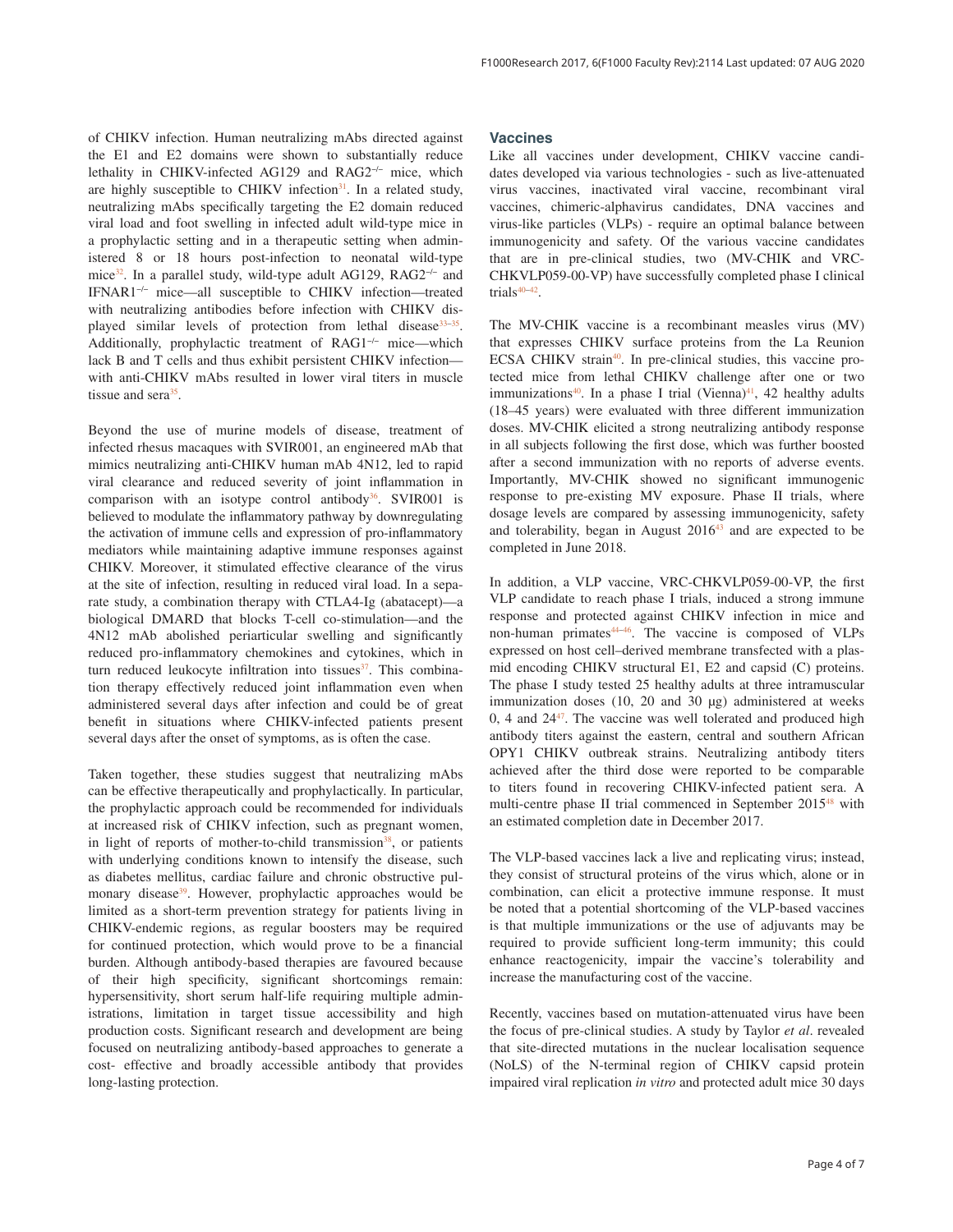post-immunization from wild-type CHIKV infection<sup>49</sup>. This attenuated CHIKV-NoLS vaccine also proved to be crossprotective by reducing peak viremia in immunized mice challenged with a related arthritogenic alphavirus, Ross River virus. Although traditional attenuated live viral vaccines are highly efficient, new approaches using chimeric virus vaccines are proving to be useful. A chimeric viral vaccine combining Eilat virus—an insectspecific alphavirus—and CHIKV structural proteins induced a rapid, long-lasting neutralizing antibody response in C57BL/6 and immunocompromised IFN $\alpha$ / $\beta$ R<sup>-/-</sup> mice after a single dose<sup>50</sup>. This single-dose efficacy of the vaccine also stimulated similar immunogenicity and protected against CHIKV infection in cynomolgus macaques.

#### **Conclusions**

CHIKV outbreaks are sporadic and episodic, and the dissemination of CHIKV to the Caribbean and South and Central America is a strong reminder of the importance and urgency of effective treatments and vaccines. Vaccines are the most cost-effective method to prevent disease. While VLP- and MV-based vaccines have higher safety profiles, the cost of production and the potential requirement for additional boosters may discourage widespread use in resource-poor countries where CHIKV is endemic, such as India, Bangladesh and southern Indian Ocean islands. Various promising antiviral inhibitory drugs have been reported to be effective against CHIKV replication *in vitro*, and some studies

have shown efficacy using *in vivo* alphavirus infection models. Similarly, the administration of neutralizing antibodies may prove to be highly efficient, although high manufacturing costs and the potential risks of hypersensitivity, immunosuppression and infections constitute significant shortcomings. The effectiveness of therapeutics and vaccine candidates from current research is dependent on capital investment, product stability and the long-term public health measures and preventative strategies in endemic regions. Moreover, substantial gaps in our understanding of the underlying mechanism of viral replication and acute/ chronic disease clearly indicate that more research is needed to develop effective therapeutic and preventative strategies.

#### Competing interests

The authors declare that they have no competing interests.

#### Grant information

We thank the Australian National Health and Medical Research Council Grant to SM for their funding support (APP1047252). Suresh Mahalingam is the recipient of the NHMRC Senior Research Fellowship (ID:1059167).

*The funders had no role in study design, data collection and analysis, decision to publish, or preparation of the manuscript.*

#### **References F1000 recommended**

- 1. Soumahoro MK, Gérardin P, Boëlle PY, et al.: **Impact of Chikungunya virus infection on health status and quality of life: a retrospective cohort study.** PLoS One. 2009; **4**(11): e7800. **PubMed Abstract** | **Publisher Full Text** | **Free Full Text**
- Burt FJ, Chen W, Miner JJ, et al.: Chikungunya virus: an update on the biology **and pathogenesis of this emerging pathogen.** Lancet Infect Dis. 2017; **17**(4): e107–e117.
- **PubMed Abstract** | **Publisher Full Text**  3. Josseran L, Paquet C, Zehgnoun A, et al.: **Chikungunya disease outbreak, Reunion Island.** Emerging Infect Dis. 2006; **12**(12): 1994–5.
- **PubMed Abstract** | **Publisher Full Text** | **Free Full Text**  4. Renault P, Solet JL, Sissoko D, et al.: **A major epidemic of chikungunya virus infection on Reunion Island, France, 2005–2006.** Am J Trop Med Hyg. 2007; **77**(4): 727–31.
	- **PubMed Abstract** |  **F1000 Recommendation**
- Schilte C, Staikowsky F, Couderc T, et al.: Chikungunya virus-associated long**term arthralgia: a 36-month prospective longitudinal study.** PLoS Negl Trop Dis. 2013; **7**(3): e2137. **PubMed Abstract** | **Publisher Full Text** | **Free Full Text**
- 6. Chretien JP, Anyamba A, Bedno SA, et al.: **Drought-associated chikungunya emergence along coastal East Africa.** Am J Trop Med Hyg. 2007; **76**(3): 405–7. **PubMed Abstract** |  **F1000 Recommendation**
- 7. Economopoulou A, Dominguez M, Helynck B, et al.: **Atypical Chikungunya virus infections: clinical manifestations, mortality and risk factors for severe disease during the 2005–2006 outbreak on Réunion.** Epidemiol Infect. 2009; **137**(4): 534–41.
	- **PubMed Abstract** | **Publisher Full Text**
- 8. Mudur G: **Failure to control mosquitoes has led to two fever epidemics in India.** BMJ. 2006; **333**(7572): 773. **PubMed Abstract** | **Publisher Full Text** | **Free Full Text**
- 9. Rezza G, Nicoletti L, Angelini R, et al.: **Infection with chikungunya virus in Italy: an outbreak in a temperate region.** Lancet. 2007; **370**(9602): 1840–6. **PubMed Abstract** | **Publisher Full Text** |  **F1000 Recommendation**
- 10. Weaver SC, Forrester NL: **Chikungunya: Evolutionary history and recent epidemic spread.** Antiviral Res. 2015; **120**: 32–9. **PubMed Abstract** | **Publisher Full Text** |  **F1000 Recommendation**
- 11. Wahid B, Ali A, Rafique S, et al.: **Global expansion of chikungunya virus: mapping the 64-year history.** Int J Infect Dis. 2017; **58**: 69–76. **PubMed Abstract** | **Publisher Full Text** |  **F1000 Recommendation**
- 12. Graham BS, Repik PM, Yactayo S: **Chikungunya in the Americas: Recommendations and Conclusions.** J Infect Dis. 2016; **214**(suppl 5): S510–S513.
	- **PubMed Abstract** | **Publisher Full Text** | **Free Full Text** |  **F1000 Recommendation**
- 13. Leparc-Goffart I, Nougairede A, Cassadou S, et al.: **Chikungunya in the Americas.** Lancet. 2014; **383**(9916): 514. **PubMed Abstract** | **Publisher Full Text** |  **F1000 Recommendation**
- 14. Van Bortel W, Dorleans F, Rosine J, et al.: **Chikungunya outbreak in the Caribbean region, December 2013 to March 2014, and the significance for Europe.** Euro Surveill. 2014; **19**(13): pii: 20759. **PubMed Abstract** | **Publisher Full Text**
- 15. Ravindran V, Alias G: **Efficacy of combination DMARD therapy vs. hydroxychloroquine monotherapy in chronic persistent chikungunya arthritis: a 24-week randomized controlled open label study.** Clin Rheumatol. 2017; **36**(6): 1335–40.
- **PubMed Abstract** | **Publisher Full Text** |  **F1000 Recommendation**  16. Ganu MA, Ganu AS: **Post-chikungunya chronic arthritis--our experience with DMARDs over two year follow up.** J Assoc Physicians India. 2011; **59**: 83–6. **PubMed Abstract**
- 17. Delang L, Segura Guerrero N, Tas A, et al.: **Mutations in the chikungunya virus non-structural proteins cause resistance to favipiravir (T-705), a broadspectrum antiviral.** J Antimicrob Chemother. 2014; **69**(10): 2770–84. **PubMed Abstract** | **Publisher Full Text**
- 18. Turner TL, Kopp BT, Paul G, et al.: **Respiratory syncytial virus: current and emerging treatment options.** Clinicoecon Outcomes Res. 2014; **6**: 217–25. **PubMed Abstract** | **Publisher Full Text** | **Free Full Text**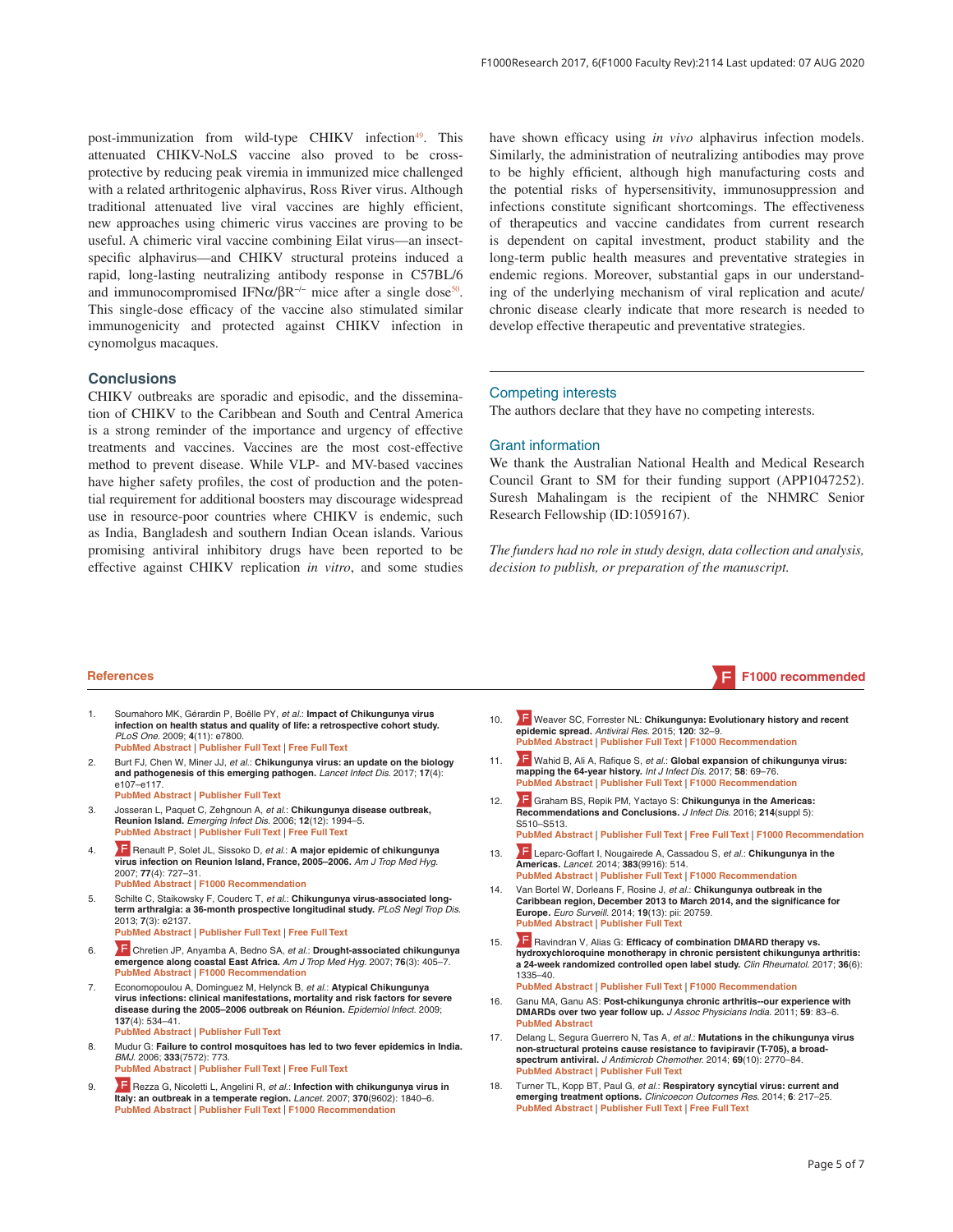- 19. Pawlotsky JM: **New hepatitis C therapies: the toolbox, strategies, and challenges.** Gastroenterology. 2014; **146**(5): 1176–92. **PubMed Abstract** | **Publisher Full Text**
- 20. Briolant S, Garin D, Scaramozzino N, et al.: *In vitro* **inhibition of Chikungunya and Semliki Forest viruses replication by antiviral compounds: synergistic effect of interferon-alpha and ribavirin combination.** Antiviral Res. 2004; **61**(2): 111–7.

**PubMed Abstract** | **Publisher Full Text** 

- 21. Delogu I, Pastorino B, Baronti C, et al.: *In vitro* **antiviral activity of arbidol against Chikungunya virus and characteristics of a selected resistant mutant.** Antiviral Res. 2011; **90**(3): 99–107. **PubMed Abstract** | **Publisher Full Text**
- 22. Blaising J, Polyak SJ, Pécheur EI: **Arbidol as a broad-spectrum antiviral: an update.** Antiviral Res. 2014; **107**: 84–94. **PubMed Abstract** | **Publisher Full Text**
- 23. Albulescu IC, van Hoolwerff M, Wolters LA, et al.: **Suramin inhibits chikungunya virus replication through multiple mechanisms.** Antiviral Res. 2015; **121**: 39–46.
	- **PubMed Abstract** | **Publisher Full Text** |  **F1000 Recommendation**
- 24. Kaur P, Thiruchelvan M, Lee RC, et al.: **Inhibition of chikungunya virus replication by harringtonine, a novel antiviral that suppresses viral protein expression.** Antimicrob Agents Chemother. 2013; **57**(1): 155–67. **PubMed Abstract** | **Publisher Full Text** | **Free Full Text**
- 25. Scholte FE, Tas A, Martina BE, et al.: **Characterization of synthetic Chikungunya viruses based on the consensus sequence of recent E1-226V isolates.** PLoS One. 2013; **8**(8): e71047. **PubMed Abstract** | **Publisher Full Text** | **Free Full Text**
- 26. Pohjala L, Utt A, Varjak M, et al.: **Inhibitors of alphavirus entry and replication identified with a stable Chikungunya replicon cell line and virus-based assays.** PLoS One. 2011; **6**(12): e28923. **PubMed Abstract** | **Publisher Full Text** | **Free Full Text**
- 27. Bassetto M, De Burghgraeve T, Delang L, et al.: **Computer-aided identification, design and synthesis of a novel series of compounds with selective antiviral activity against chikungunya virus.** Antiviral Res. 2013; **98**(1): 12–8. **PubMed Abstract** | **Publisher Full Text**
- 28. **F** Delang L, Li C, Tas A, et al.: The viral capping enzyme nsP1: a novel target **for the inhibition of chikungunya virus infection.** Sci Rep. 2016; **6**: 31819. **PubMed Abstract** | **Publisher Full Text** | **Free Full Text** |  **F1000 Recommendation**
- 29. F Gigante A, Gómez-SanJuan A, Delang L, et al.: **Antiviral activity of [1,2,3]triazolo[4,5-***d***]pyrimidin-7(6***H***)-ones against chikungunya virus targeting the viral capping nsP1.** Antiviral Res. 2017; **144**: 216–22. **PubMed Abstract** | **Publisher Full Text** |  **F1000 Recommendation**
- 30. Ehteshami M, Tao S, Zandi K, et al.: **Characterization of β-d-***N***<sup>4</sup> - Hydroxycytidine as a Novel Inhibitor of Chikungunya Virus.** Antimicrob Agents Chemother. 2017; **61**(4): pii: e02395-16. **PubMed Abstract** | **Publisher Full Text** | **Free Full Text** |  **F1000 Recommendation**
- 31. Fric J, Bertin-Maghit S, Wang CI, et al.: **Use of human monoclonal antibodies to treat Chikungunya virus infection.** J Infect Dis. 2013; **207**(2): 319–22. **PubMed Abstract** | **Publisher Full Text**
- 32. Selvarajah S, Sexton NR, Kahle KM, et al.: **A neutralizing monoclonal antibody targeting the acid-sensitive region in chikungunya virus E2 protects from disease.** PLoS Negl Trop Dis. 2013; **7**(9): e2423. **PubMed Abstract** | **Publisher Full Text** | **Free Full Text**
- 33. Goh LY, Hobson-Peters J, Prow NA, et al.: **Neutralizing monoclonal antibodies to the E2 protein of chikungunya virus protects against disease in a mouse model.** Clin Immunol. 2013; **149**(3): 487–97. **PubMed Abstract** | **Publisher Full Text**
- 34. Pal P, Dowd KA, Brien JD, et al.: **Development of a highly protective combination monoclonal antibody therapy against Chikungunya virus.** PLoS Pathog. 2013; **9**(4): e1003312. **PubMed Abstract** | **Publisher Full Text** | **Free Full Text**
- 35. Hawman DW, Stoermer KA, Montgomery SA, et al.: **Chronic joint disease caused by persistent Chikungunya virus infection is controlled by the adaptive**

**immune response.** J Virol. 2013; **87**(24): 13878–88. **PubMed Abstract** | **Publisher Full Text** | **Free Full Text** 

- 36. Broeckel R, Fox JM, Haese N, et al.: **Therapeutic administration of a recombinant human monoclonal antibody reduces the severity of chikungunya virus disease in rhesus macaques.** PLoS Negl Trop Dis. 2017; **11**(6): e0005637. **PubMed Abstract** | **Publisher Full Text** | **Free Full Text** |  **F1000 Recommendation**
- 37. **The Miner JJ, Cook LE, Hong JP,** *et al.***: Therapy with CTLA4-Ig and an antiviral** *monoclonal antibody controls chikungunya virus arthritis. Sci Transl Med.* 2017; **9**(375): pii: eaah3438. **PubMed Abstract** | **Publisher Full Text** | **Free Full Text** |  **F1000 Recommendation**
- 38. Gérardin P, Barau G, Michault A, et al.: **Multidisciplinary prospective study of mother-to-child chikungunya virus infections on the island of La Réunion.** PLoS Med. 2008; **5**(3): e60. **PubMed Abstract** | **Publisher Full Text** | **Free Full Text**
- Lemant J, Boisson V, Winer A, et al.: Serious acute chikungunya virus infection **requiring intensive care during the Reunion Island outbreak in 2005–2006.** Crit Care Med. 2008; **36**(9): 2536–41. **PubMed Abstract** | **Publisher Full Text**
- 40. Brandler S, Ruffié C, Combredet C, et al.: **A recombinant measles vaccine expressing chikungunya virus-like particles is strongly immunogenic and protects mice from lethal challenge with chikungunya virus.** Vaccine. 2013; **31**(36): 3718–25. **PubMed Abstract** | **Publisher Full Text**
- 41. Ramsauer K, Schwameis M, Firbas C, et al.: **Immunogenicity, safety, and tolerability of a recombinant measles-virus-based chikungunya vaccine: a randomised, double-blind, placebo-controlled, active-comparator, first-in-man trial.** Lancet Infect Dis. 2015; **15**(5): 519–27. **PubMed Abstract** | **Publisher Full Text** |  **F1000 Recommendation**
- 42. National Institute of Allergy and Infectious Diseases, National Institutes of Health Clinical Center: **Chikungunya Virus Vaccine Trial in Healthy Adults**. In: ClinicalTrials.gov. 2013; [cited 2017 Aug 16]. **Reference Source**
- 43. Themis Bioscience GmbH, Assign Clinical Research GmbH, ABF Pharmaceutical Services GmbH, et al.: **Phase II Study to Evaluate Safety and Immunogenicity of a Chikungunya Vaccine.** In: ClinicalTrials.gov. 2017; [cited 2017 Aug 16]. **Reference Source**
- 44. Metz SW, Martina BE, van den Doel P, et al.: **Chikungunya virus-like particles are more immunogenic in a lethal AG129 mouse model compared to glycoprotein E1 or E2 subunits.** Vaccine. 2013; **31**(51): 6092–6. **PubMed Abstract** | **Publisher Full Text**
- 45. Akahata W, Yang ZY, Andersen H, et al.: **A virus-like particle vaccine for epidemic Chikungunya virus protects nonhuman primates against infection.** Nat Med. 2010; **16**(3): 334–8. **PubMed Abstract** | **Publisher Full Text** | **Free Full Text**
- 46. Metz SW, Gardner J, Geertsema C, et al.: **Effective chikungunya virus-like particle vaccine produced in insect cells.** PLoS Negl Trop Dis. 2013; **7**(3): e2124. **PubMed Abstract** | **Publisher Full Text** | **Free Full Text**
- 47. Chang LJ, Dowd KA, Mendoza FH, et al.: **Safety and tolerability of chikungunya virus-like particle vaccine in healthy adults: a phase 1 doseescalation trial.** Lancet. 2014; **384**(9959): 2046–52. **PubMed Abstract** | **Publisher Full Text** |  **F1000 Recommendation**
- 48. National Institute of Allergy and Infectious Diseases (NIAID), The EMMES Corporation, Leidos, et al.: **Trial for Safety and Immunogenicity of a Chikungunya Vaccine, VRC-CHKVLP059-00-VP, in Healthy Adults.** In: ClinicalTrials.gov. 2017; [cited 2017 Aug 16]. **Reference Source**
- 49. Taylor A, Liu X, Zaid A, et al.: **Mutation of the N-Terminal Region of Chikungunya Virus Capsid Protein: Implications for Vaccine Design.** mBio. 2017; **8**(1): pii: e01970-16. **PubMed Abstract** | **Publisher Full Text** | **Free Full Text**

50. Erasmus JH, Auguste AJ, Kaelber JT, et al.: **A chikungunya fever vaccine utilizing an insect-specific virus platform.** Nat Med. 2017; **23**(2): 192–9. **PubMed Abstract** | **Publisher Full Text** | **Free Full Text** |  **F1000 Recommendation**